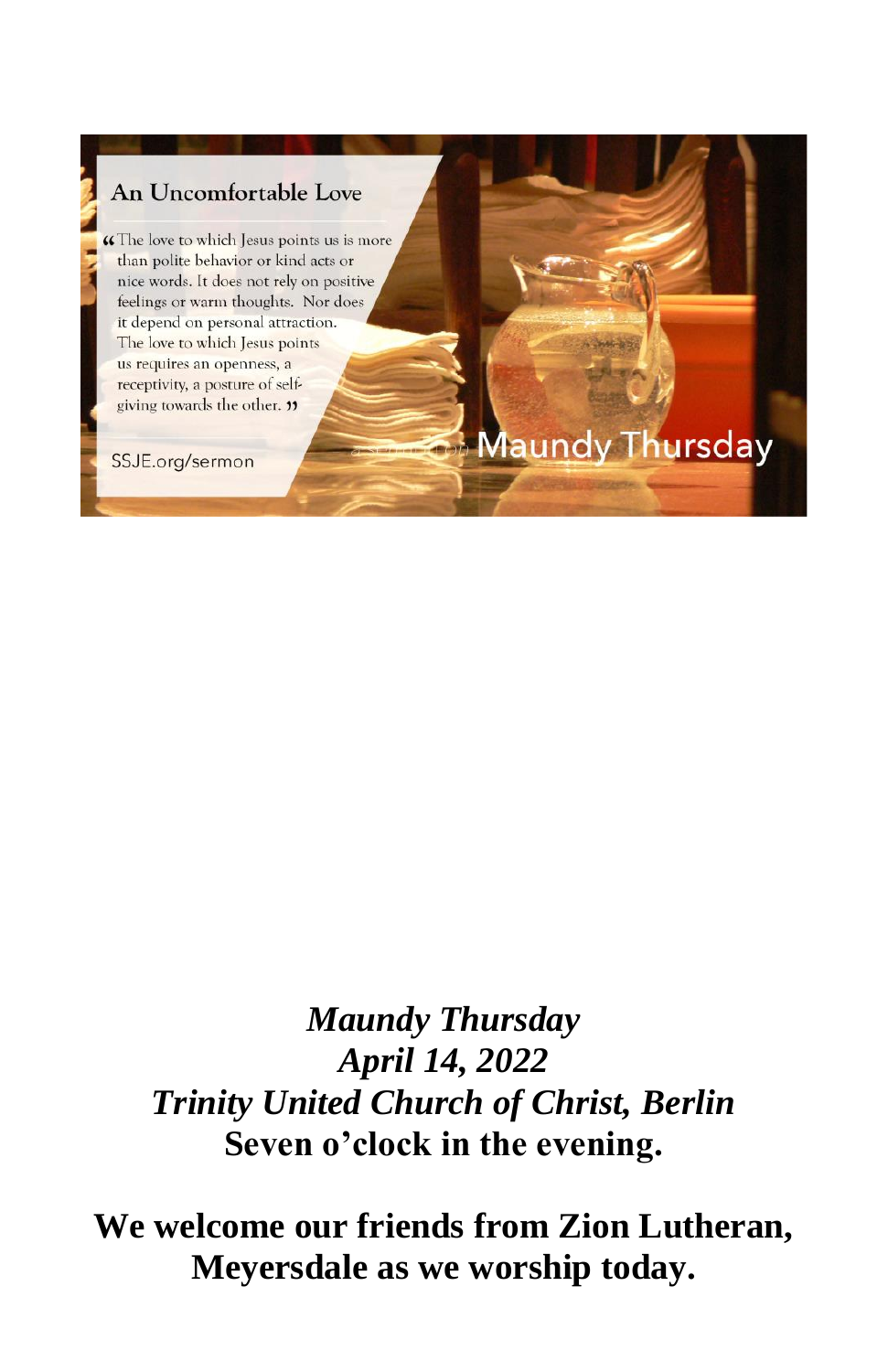## *We Welcome You. . .*

*If you are spiritually weary and in search of rest, if you are mourning and you long for comfort, if you are struggling and you desire victory, if you recognize that you are a sinner and need a Savior, God welcomes you here in the name of Christ. To the stranger in need of fellowship, to those who hunger and thirst for righteousness, and to whoever will come, this congregation opens wide its doors and welcomes all in the name of the Lord Jesus Christ. + + + + + + +*

## *About Maundy Thursday. . .*

On Maundy Thursday the church remembers the last evening Jesus shared with his disciples in the upper room before his arrest and crucifixion. Maundy Thursday marks three key events in Jesus' last week: his washing of his disciples' feet, his institution of the Lord's Supper, and his new commandment to love one another. This service begins the Triduum, the three-day period from sunset on Thursday to sunset on Easter Day.

The name "Maundy Thursday" comes from the Latin *mandatum novum,* referring to the "new commandment" Jesus taught his disciples (John 13:34). In other words, this is "new commandment Thursday." Maundy Thursday worship naturally features the Lord's Supper and, in some traditions, an act of foot washing or another sign of mutual love and dedication.

We invite all those who confess Jesus Christ as Lord and Savior and are baptized in the Triune God – Father, Son & Holy Spirit to this His Table. The bread and cup will be passed in the pews and we receive as directed by the pastor.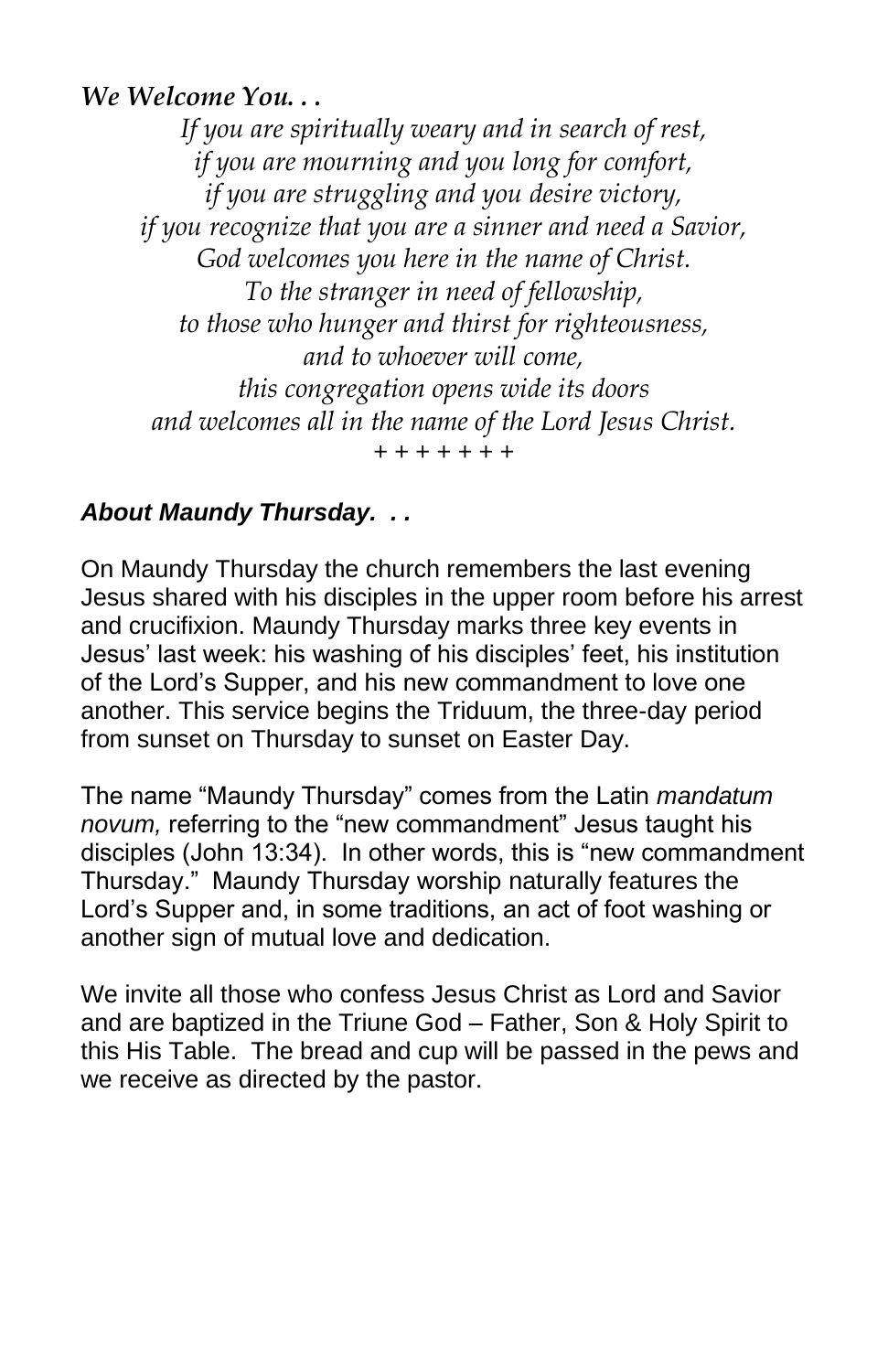## *THE BODY OF CHRIST GATHERS*

*The \* invites those who are able to stand.*

*On this day Christ the Lamb of God gave himself into the hands of those who would slay him. On this day Christ gathered with his disciples in the upper room. On this day Christ took a towel and washed his disciples' feet, Giving us an example that we should do to others as he has done to us. On this day Christ our God gave us this holy feast, That we who eat this bread and drink this cup may here proclaim his holy sacrifice and be partakers of his resurrection and at the last day may reign with him in heaven.*

**Music Of Preparation Gifts of Finest Wheat** – arr. Charles Callahan

**\*Praise**

**How Beautiful** – Paris

#### **Call To Confession**

People of God, we gather to meet our Savior. We must come with humility and honesty to meet our Lord. Let us then confess our sins to God.

#### **Songs Of Confession**

**Change my heart oh God. Make it ever true. Change my heart oh God. May I be like You. You are the potter. I am the clay. Mold me and make me. This is what I pray. Change my heart oh God. Make it ever true. Change my heart oh God. May I be like You.**<br>© 1982 Mercy / Vineyard Publishing (Admin. by Music Services) Eddie Espinosa<br>CCLI License No. 2403283

## **Corporate Confession And Silence**

Merciful God, we have not loved you with all our heart and mind and strength and soul. [*Silence*]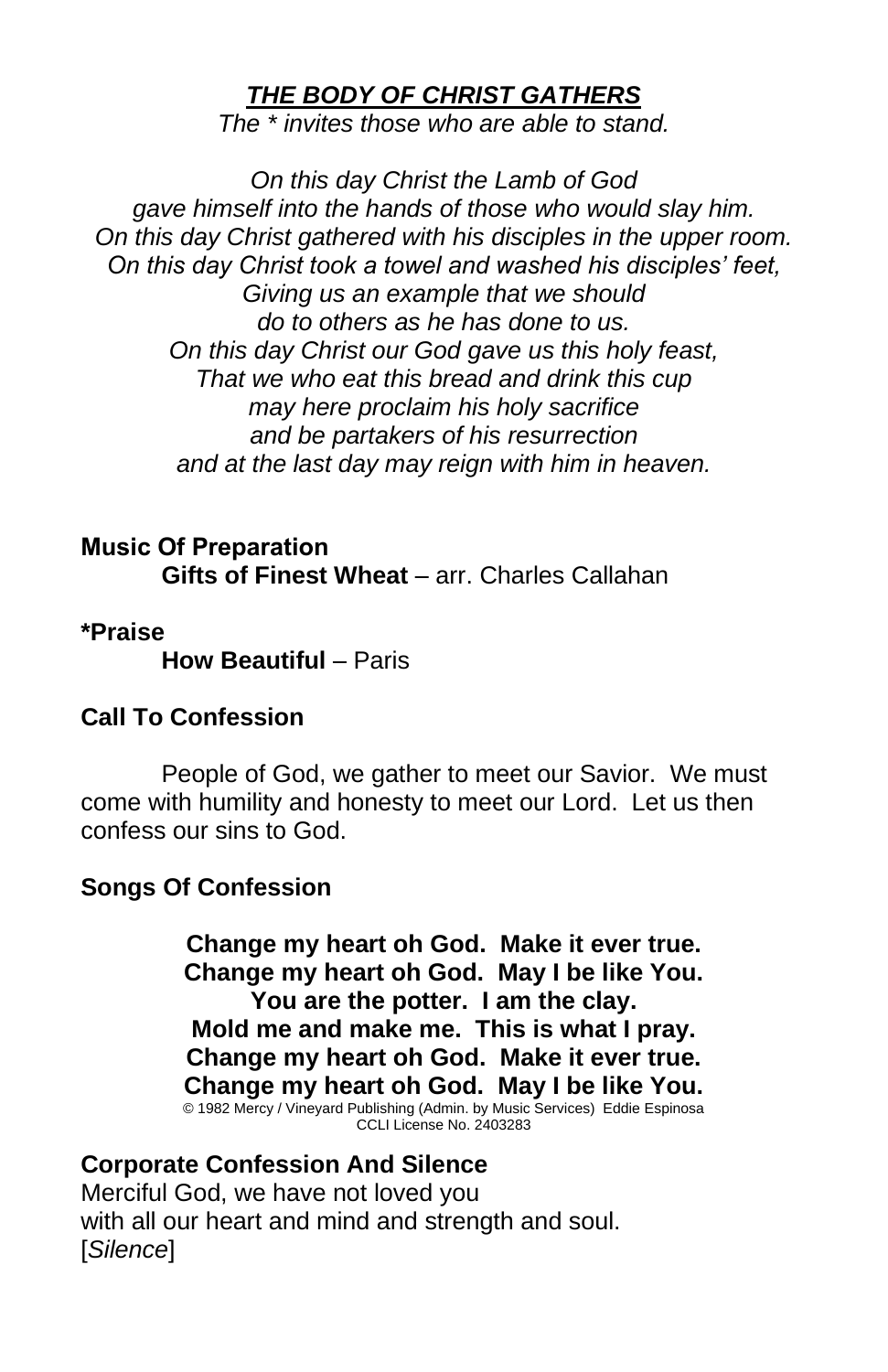Lord, have mercy.

**Lord, have mercy.** We have not loved our neighbors as you have taught us. [*Silence*] Christ, have mercy.

#### **Christ, have mercy.**

We are indifferent to the saving grace of your Word and life. [*Silence*]

Lord, have mercy.

#### **Lord, have mercy.**

## **A Word of Pardon**

*But God demonstrates his own love for us in this: while we were still sinners, Christ died for us. [Romans 5:8]*

*Therefore, people of God, we are assured that our sins are forgiven, that we are brought to new life in Christ Jesus our Lord. Thanks be to God. Amen.*

## **\*Gospel Hymn: No. 513** *O, How he Loves You and Me*

## **\*The Gospel – John 13:31-35**

 *Jesus said, "Now the Son of Man is glorified and God is glorified in him. <sup>32</sup> If God is glorified in him, God will glorify the Son in himself, and will glorify him at once.* 

*<sup>33</sup> "My children, I will be with you only a little longer. You will look for me, and just as I told the Jews, so I tell you now: Where I am going, you cannot come.* 

*<sup>34</sup> "A new command I give you: Love one another. As I have loved you, so you must love one another. <sup>35</sup> By this everyone will know that you are my disciples, if you love one another." <sup>1</sup>*

# **A Word for Maundy Thursday – Dr. Dave Love, Love, Love!**

# **From A Letter Of The Apostle Paul – 1 Corinthians 11:23-26**

*<sup>23</sup>For I received from the Lord what I also passed on to you: The* 

<sup>&</sup>lt;sup>1</sup> The New International Version. 2011 (Jn 13:31-35). Grand Rapids, MI: Zondervan.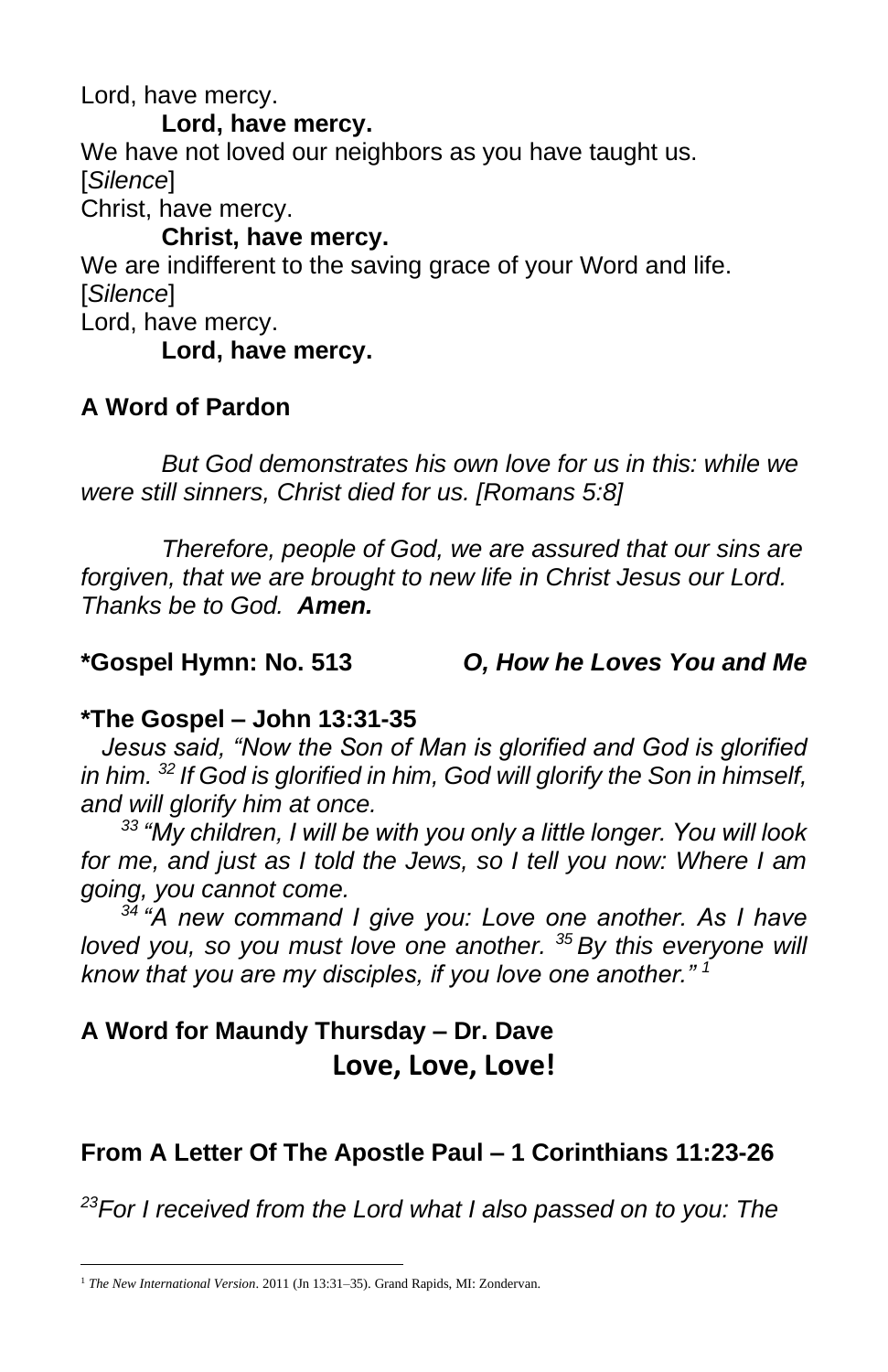*Lord Jesus, on the night he was betrayed, took bread, <sup>24</sup>and when he had given thanks, he broke it and said, "This is my body, which is for you; do this in remembrance of me." <sup>25</sup>In the same way, after supper he took the cup, saying, "This cup is the new covenant in my blood; do this, whenever you drink it, in remembrance of me." <sup>26</sup>For whenever you eat this bread and drink this cup, you proclaim the Lord's death until he comes.*

**\*Communion Hymn: No. 323** *Let Us Break Bread Together*

**\*Invitation to the Table**

**\*Great Thanksgiving** The Lord be with you. **And also with you.** Lift up your hearts. **We lift them up to the Lord.** Let us give thanks to the Lord our God. **It is right to give our thanks and praise.** It is

**Seraphic Hymn – The Sanctus**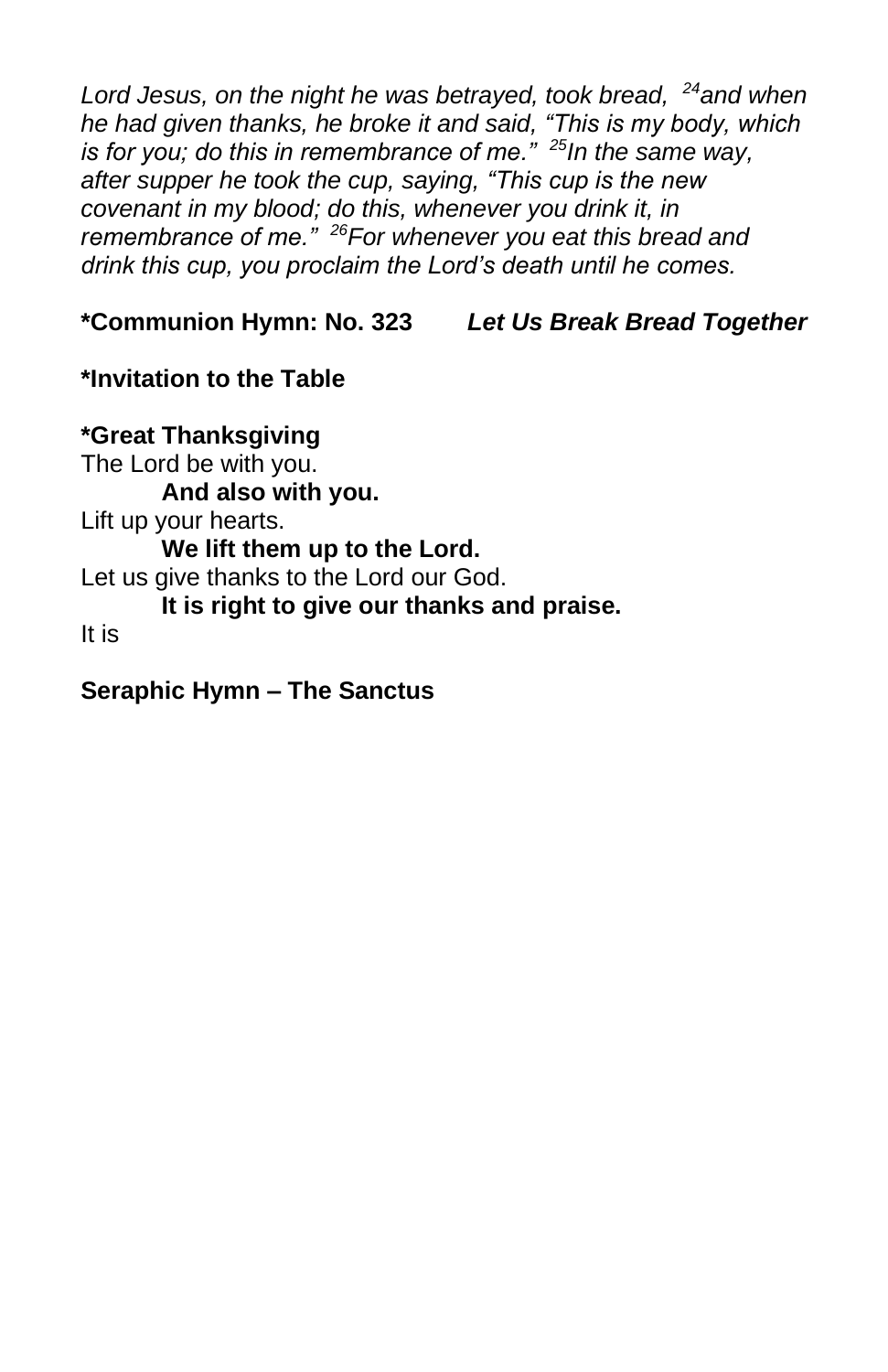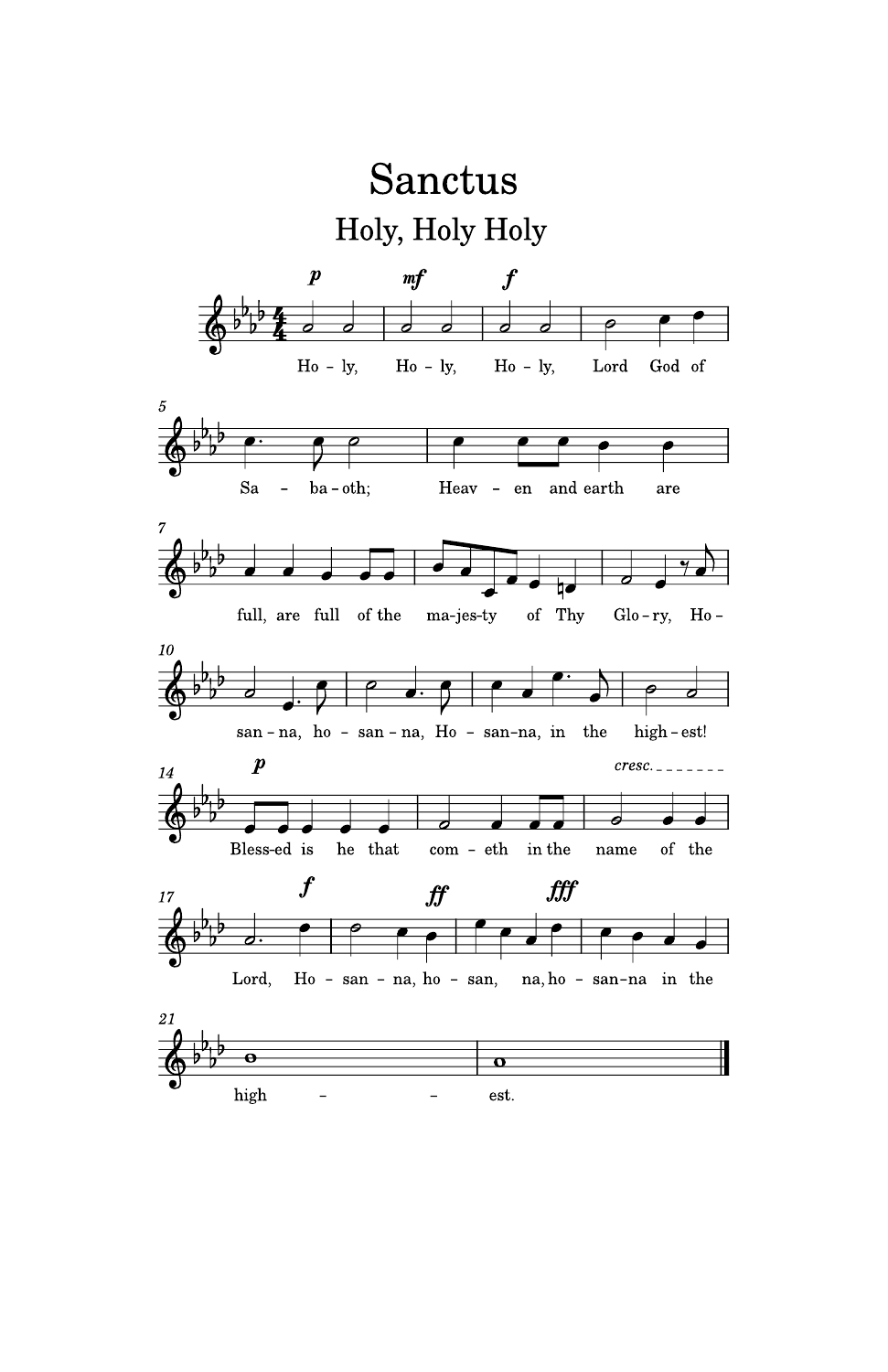Pastor: All glory and blessing are yours. . .proclaim the mystery of faith:

- All : **Dying, you destroyed our death; rising, you restored our life. Lord Jesus, come in glory.**
- Pastor: Merciful God, pour out your Holy Spirit on these gifts of bread and wine, that in eating and drinking we may be made one with Christ and one another.
- All: **Amen.**
- Pastor: Through Christ, with Christ, in Christ, now and forever.
- All: **Amen. Our Father who art in heaven . . .** —based on 1 Corinthians 11:23-26

## **Sharing Of the Bread and Cup**

## **Prayer Of Thanksgiving**

## **Stripping Of the Church**.

*All of the symbols of worship will be removed. Pastor will chant Psalm 22.*

## **\*Dismissal**

As Christ has loved you, love one another. And may God's peace attend you. Amen.

## **\*Going Forth in Silence**

**+ + + + + + +**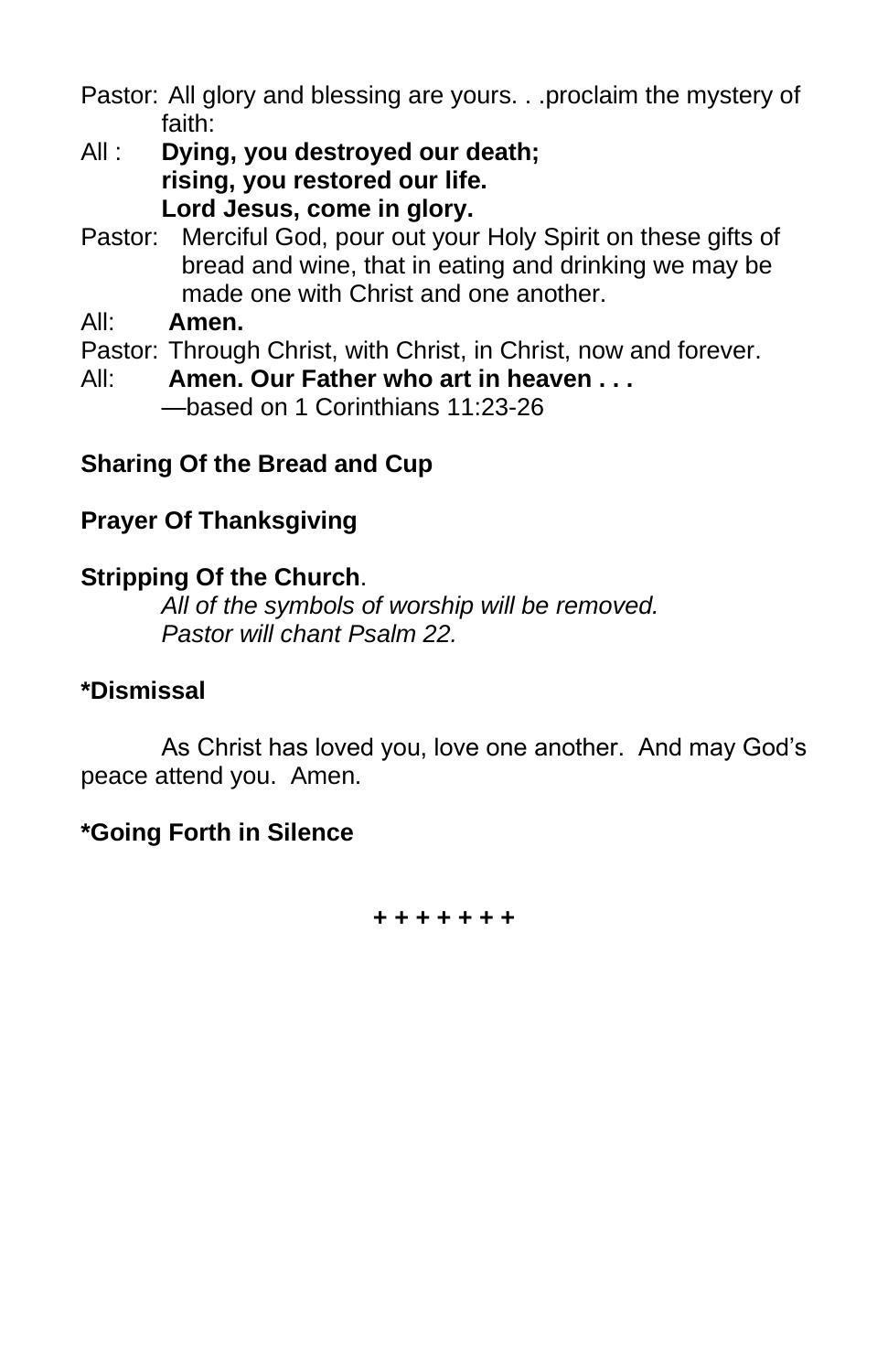

## **Those Remembered in prayer:**

God's guidance and protection for Armed Forces.

## **Shut Ins:**

Lew & Barb Berkley, Roy Bucher, Helen Diest, Mary Forespring, Cynthia Kelly, Lois Krause, Deb Luteri, Lois Saylor.

## **Healing Concerns:**

Sally Altfather, Mark Amyot, Donnie Baxter, Jim Benoit, Carol Boyer, Jim Coughenour, Pam Crooks, Larry Custer, Dana Dawson, John Durst, Ray Engle, Alvin Harbaugh, Mary Jane Harding, Andrea (Shaulis) Harris, Larry Hay, Barry Landis, Holby McClucas, Jennifer Miller, Bob Murphy, Bonnie Murphy, Nancy Schrock, Avis Specht, Kelly Tharp, Adeline Vieregge, Robin Walker, Heather Weighley, Nancy Weighley, Kimberly Kay Roos Zimmerman, Gerald Zorn, The Family of Janet Gindlesperger

## *Where You May Find. . .*

**The Nursery:** *is on the lower level for children and their parent. A big screen TV is mounted in the room so that you may watch the service.*

## **At the Sanctuary Entrances. . .**

Recycling Boxes for Bulletins *These Days –* Devotional

Large Print Bulletins **Example 20** Hearing Amplifiers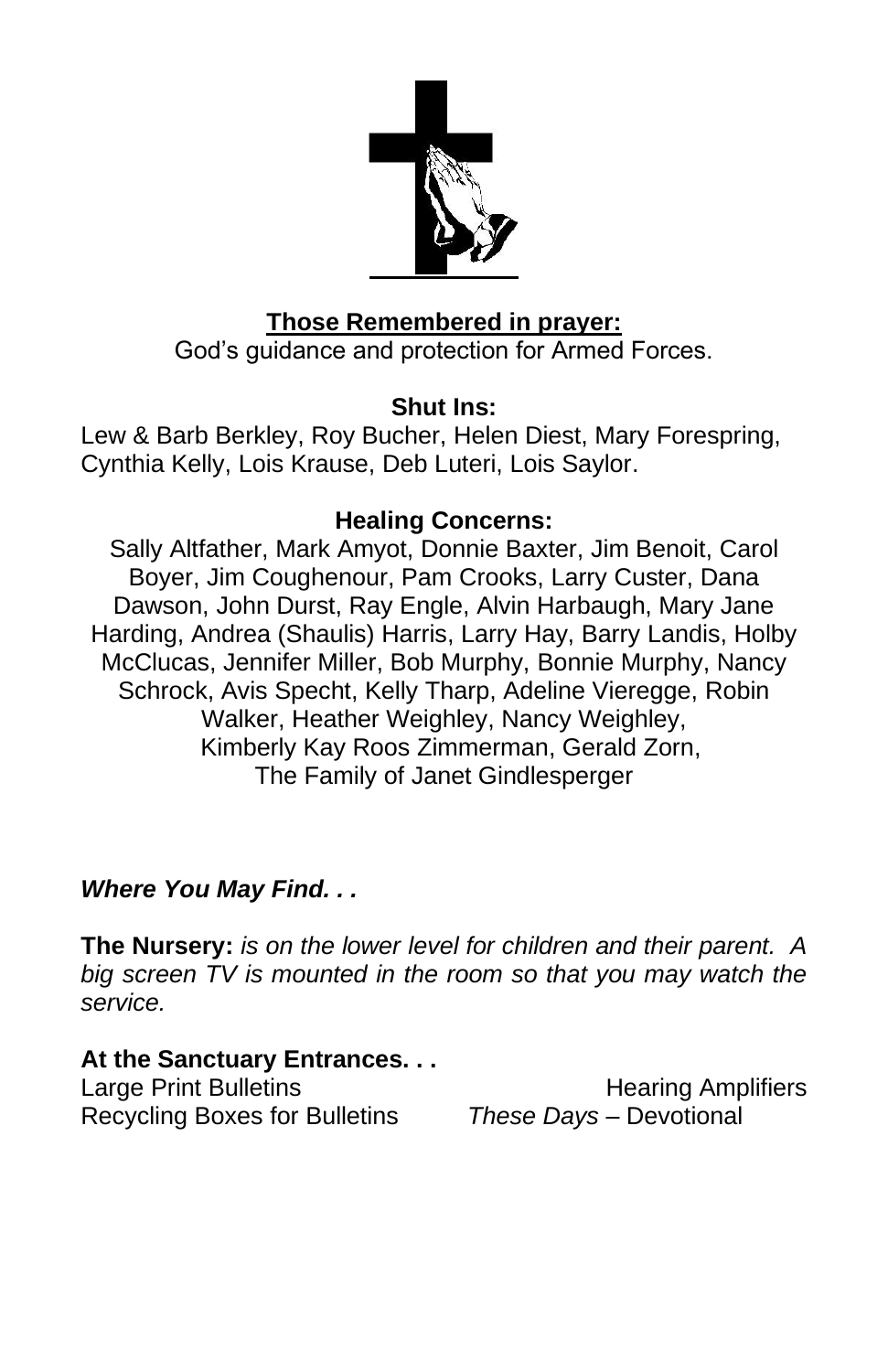## **Assisting in Worship**

*Sound:* Tom Croner (Camera), Tyler Gindlesperger (Board)

*Acolytes:* Colton Custer and Cohen Clark

*Flowers on the altar:* to the glory of God by Debbie Boyer

## *The Whole Congregation in Ministry and Assisted by*

*Pastor: Rev'd Dr. David A. Williams Church Secretary: Pam Bush Financial Secretary: Renee Gindlesperger Chancel Choir Director Emeritus: Linda Gallick Handbells: Jeanne Hillegas*

*Church Office Hours – Tuesday through Thursday 9:00 a.m. to 1 p.m.*

Church Office Phone: 814-267-3234 Snail Mail: PO Box 86, Berlin, PA 15530 Email: [berlinucc@yahoo.com](mailto:berlinucc@yahoo.com) Website: [www.berlinucc.org](http://www.berlinucc.org/)

**Pastor's Contact Information Cell Phone: 814-241-3919 E-Mail: [uccvicar@gmail.com](mailto:uccvicar@gmail.com)** 603 Fletcher Street, Berlin, PA 15530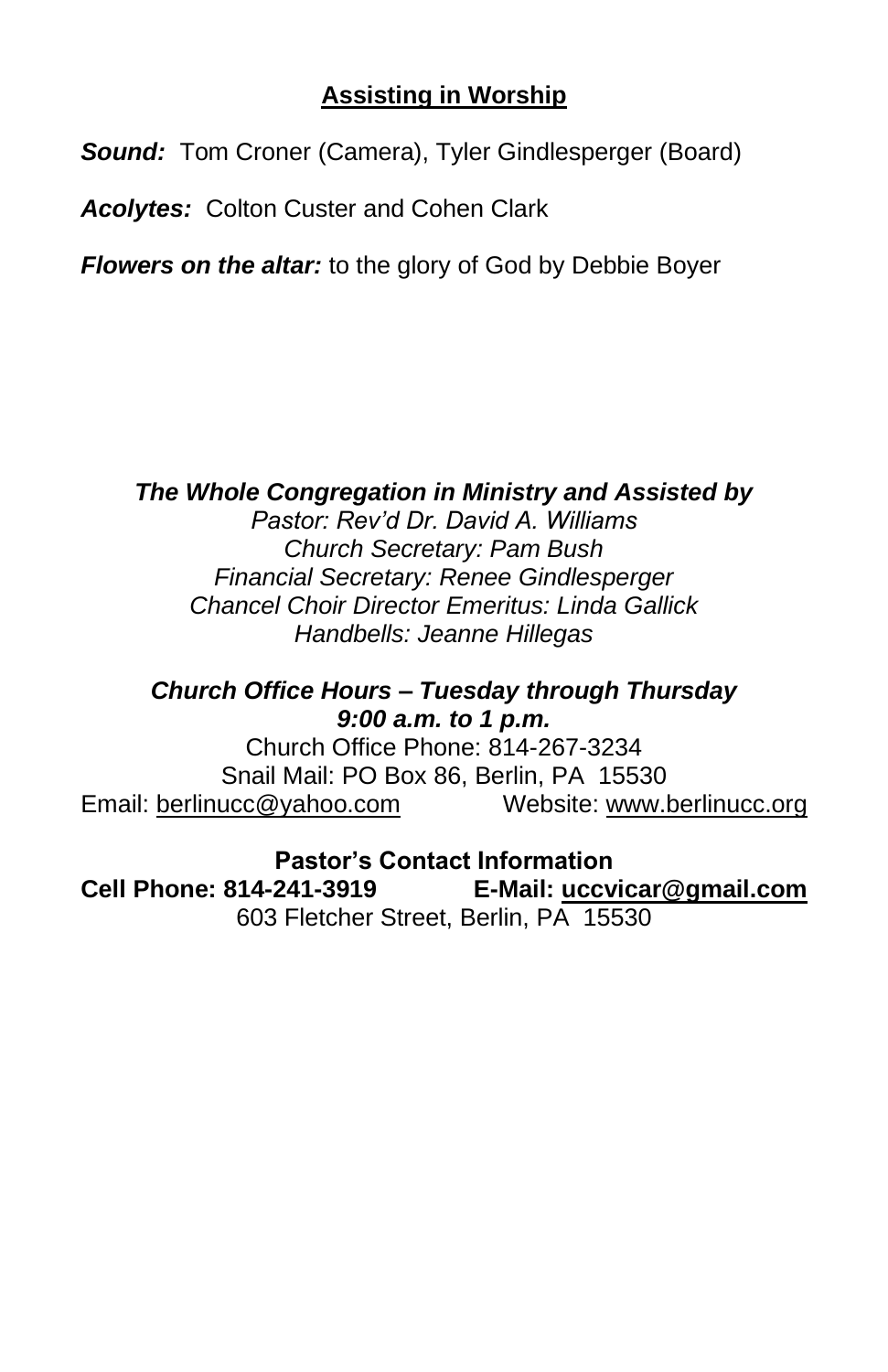# **How Beautiful**

Twila Paris



1990 Ariose Music/Mountain Spring Music: CCLI License 11336142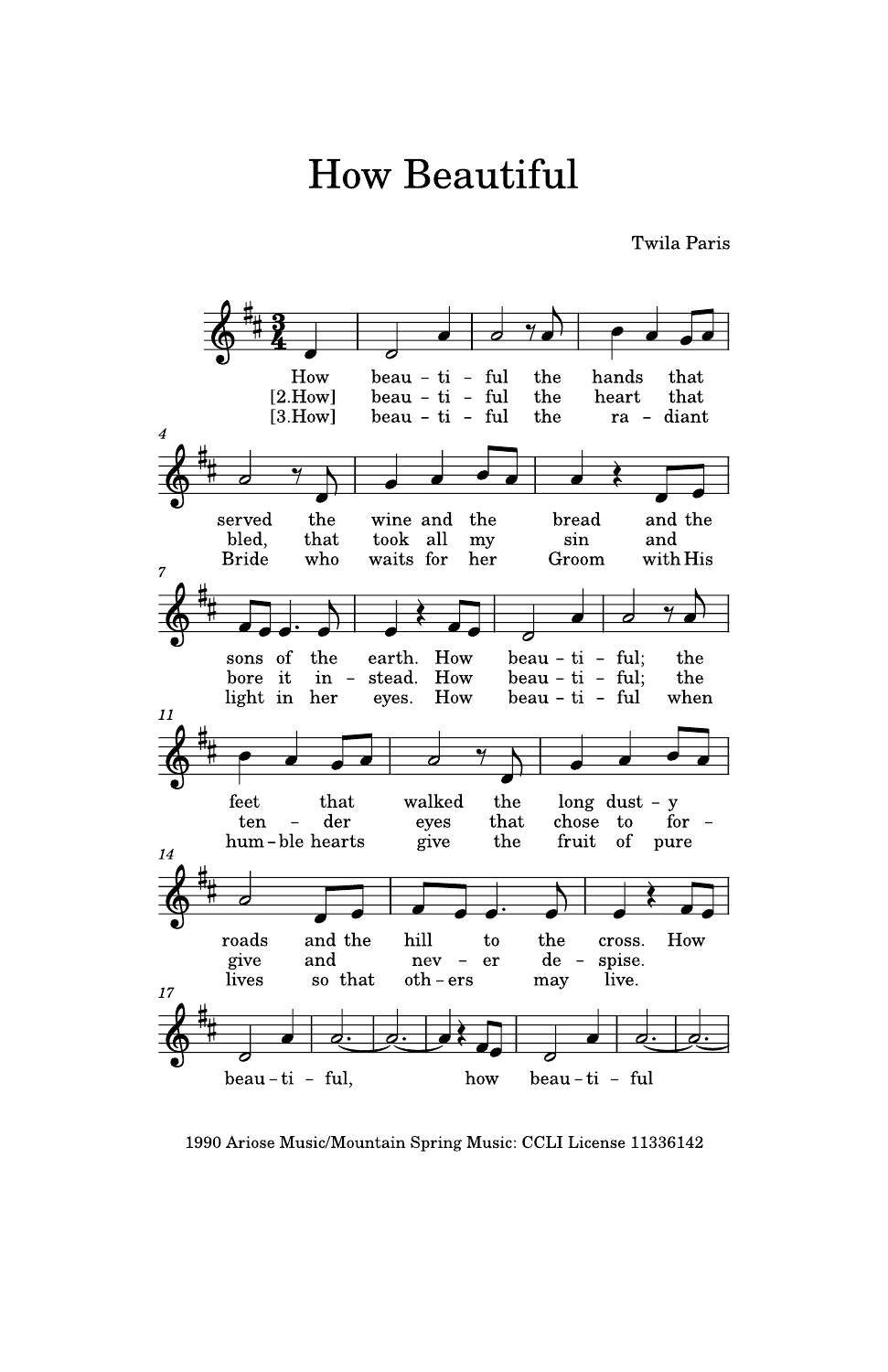

1990 Ariose Music/Mountain Spring Music: CCLI License 11336142